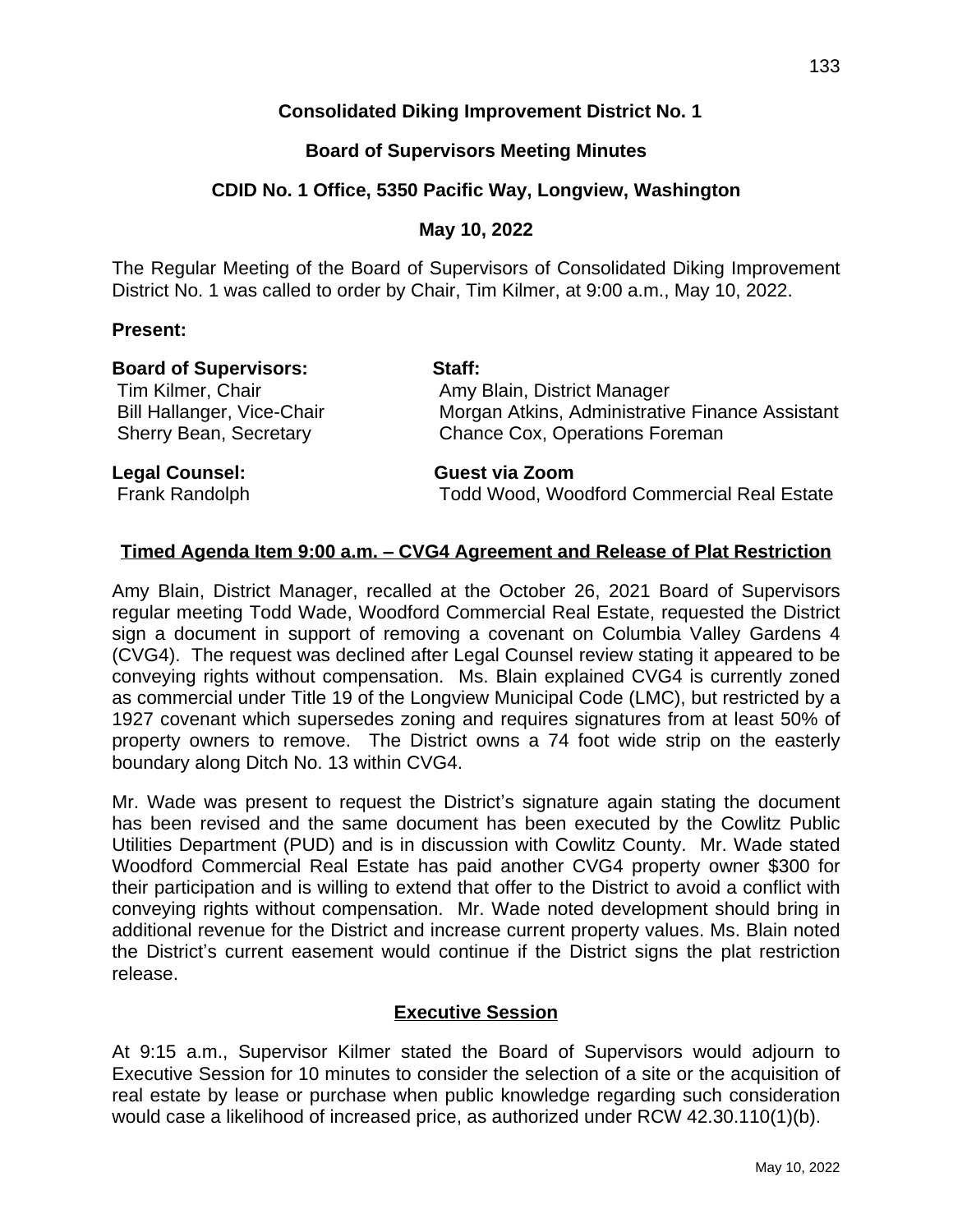The meeting reconvened at 9:25 a.m.

At 9:25 a.m., Supervisor Kilmer stated the Board of Supervisors would adjourn to Executive Session for an additional 10 minutes to consider the selection of a site or the acquisition of real estate by lease or purchase when public knowledge regarding such consideration would case a likelihood of increased price, as authorized under RCW 42.30.110(1)(b).

The meeting reconvened at 9:35 a.m.

No action was taken.

## **Agenda**

A motion was made and seconded to approve the agenda as published. Motion carried.

#### **Minutes**

On a motion made, seconded and carried the reading of the minutes of the CDID No. 1 Board of Supervisors regular meeting, held on April 26, 2022, copies of which had been submitted to the Board, was waived and the minutes were approved as if read.

## **Stormwater Manager's Report**

Steve Haubner, City of Longview Stormwater Manager, was absent from the meeting.

## **Permit No. 21-11, Landon Meadows Subdivision**

Ms. Blain presented development ideas for Landon Meadows Subdivision on Pennsylvania Street west of Stoneway Court, along Drain No. 23. Ms. Blain explained ideas include dedicating additional easement to the District for Drain No. 23. Ms. Blain stated the development is in the permitting phase with Cowlitz County and includes onsite stormwater detention.

Landon Meadows Subdivision is also proposing a Pacific Way trail connection. Ms. Blain stated the trail connection should not be an issue if constructed appropriately by building up material versus cutting into the dike and a landing is built before stepping onto the Pacific Way trail.

Maintenance access has been another piece of discussion with developers for Drain No. 23. Ms. Blain stated developers are proposing to change Drain No. 23 from an open ditch to a covered 15" pipe. Ms. Blain explained the pipe would discharge to Drain No. 23, to Drain No. 22, out to Ditch No. 15 and requested a manhole or catch basin is installed at the beginning of the proposed Drain No. 23 piping to separate private from public and the Home Owners Association (HOA) would be responsible for all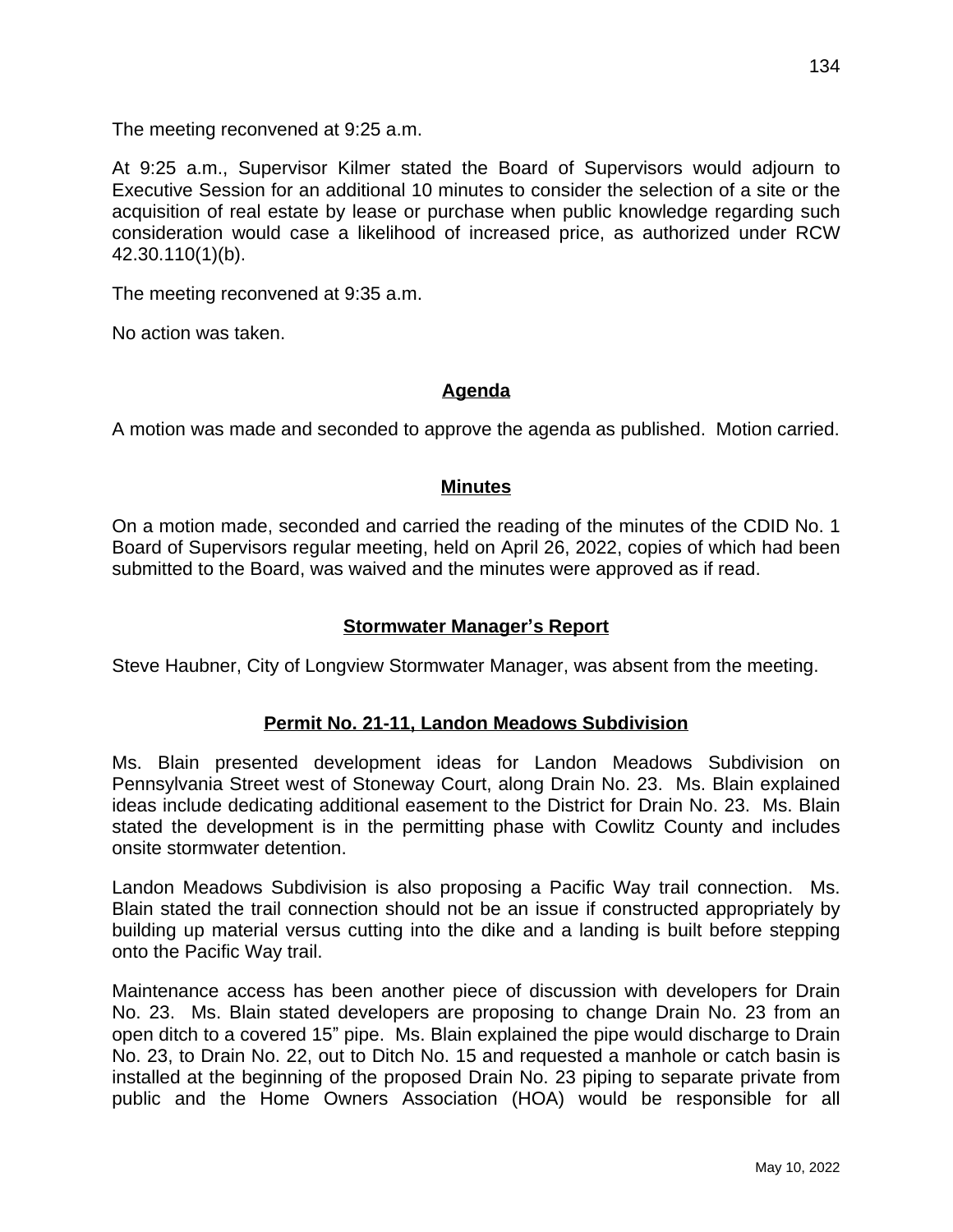maintenance on the newly piped drain. Mr. Cox stated piping Drain No. 23 would reduce maintenance needs.

The Board of Supervisors were in consensus the Pacific Way trail connection and piping Drain No. 22 are viable options if constructed to District specification when an official permit is applied for.

## **Engineer's Report**

Project No. 07-19, Willow Pointe Loop Tree Removal: Ms. Blain recalled at the December 22, 2006 Board of Supervisors regular meeting a motion was made for total removal of trees along Ditch No. 8 north of Mt. Solo along Willow Pointe Loop. Ms. Blain explained following said meeting homeowners of 93 Willow Pointe Loop, by request, were allowed to leave trees bordering their property, subject to the execution of a quit claim deed selling the trees and 1,000 square feet of land to the homeowner holding the homeowner entirely responsible for any damage caused by remaining trees. Ms. Blain stated the home has since sold and current property owners are requesting trees be removed. Ms. Blain stated the District may consider tree removal if an easement along all of Willow Pointe Loop is provided in exchange to improve maintenance access. The homeowner is proposing the idea at the Willow Pointe Loop HOA to inquire interest. Ms. Blain noted a 12' paved trail currently exists where the potential easement would be granted.

# **Operations Foreman Report**

Chance Cox, Operations Foreman, reported on the following maintenance activities:

- Mowing along Ditch No. 6 and Drain No. 22.
- Completed updating the Industrial Way Pump Station anti-siphon valve vault to an aluminum manhole cover improving maintenance accessibility. Mr. Cox explained the cover can now be removed without equipment.
- SigmaSix Solutions tested breakers at the 3<sup>rd</sup> Avenue Pump Station to troubleshoot faulty alarms. Once the main breaker and both pump breakers were determined not faulty Advanced Electrical Technologies (AET) and Industrial Electrical Machinery (IEM) tested register thermal devices (RTD) which were deemed fine and the motor protection device was faulty.
- Ryan Johns and Pete Cuttonaro, District Operators, are testing for an aquatic's endorsement on their Public Operator pesticide licenses.
- Servicing District equipment.

## **Attorney's Report**

Resolution No. 22-01, Fee-In-Lieu Program: Frank Randolph, District Legal Counsel, advised he is reviewing Resolution No. 22-01, Fee-In-Lieu Program.

## **Public Comment**